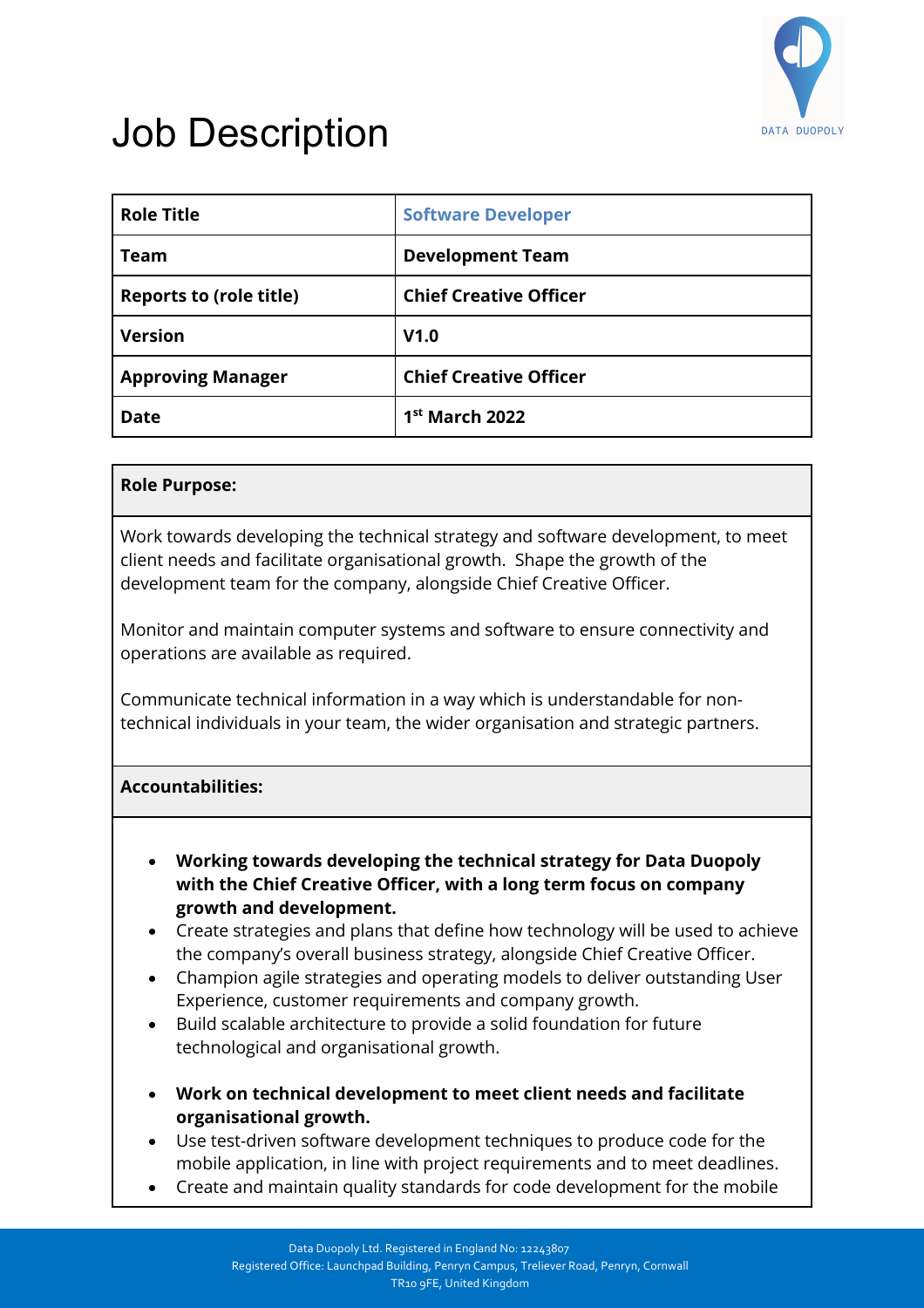app, in line with client requirements

- Produce code for the app and web analytics dashboard, with up-to-date data presented in an easy to read way (usability) for both the administrative and customer views.
- **Agile Practices**
- Working in an Agile method to ensure tickets are completed in an effective way.
- Working alongside the product team to deliver development objectives.
- **Manage and maintain computer systems and software to ensure connectivity and operations are available as required.**
- Monitor the performance of the company's Amazon Web Services, ensuring that these remain operational at all times.
- To ensure that for existing clients, their application remains up to date for all software updates and patches.
- Maintain accurate records of all technical and software updates for client applications, to ensure appropriate version control and achievement of quality standards.
- To ensure that test equipment (for example phones) are up to date and available for testing.
- Forward-looking approach to anticipate issues arising and taking action to avoid problems.
- **Communicate technical information in a way which is understandable for non-technical individuals in your team and the wider organisation.**
- Communicate technical information verbally and in writing to colleagues, to ensure understanding of technical concepts for non-computer scientists.

## **Person Specification**

| Knowledge, skills and experience                                                                         | <b>Essential</b><br>/desirable |
|----------------------------------------------------------------------------------------------------------|--------------------------------|
| Software development experience with Xamarin<br>(Forms or native)                                        | Essential                      |
| Software development experience with ASP.NET<br>and Angular                                              | Essential                      |
| Software development experience with OOP (C#<br>preferred, however C++/Java or similar is<br>acceptable) | Essential                      |
| Experience of using Amazon Web Services                                                                  | Essential                      |
| Experience of developing technical strategy                                                              | Desirable                      |
| Experience of software development of iOS and<br>Android mobile apps                                     | Essential                      |